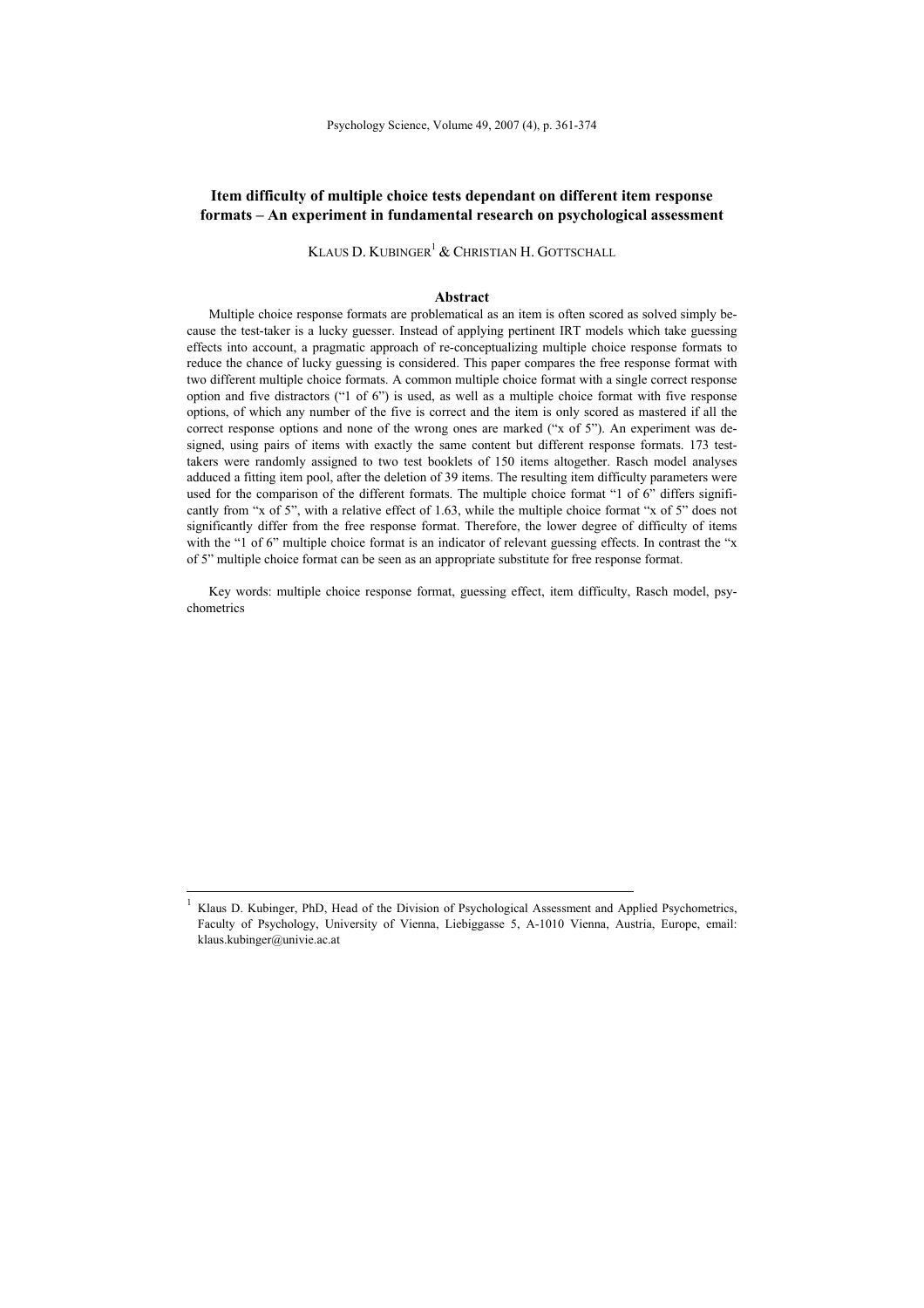## **1. Introduction**

Computer administration of psychological tests forces test authors to use items with multiple choice response formats instead of a free response format. And for economical reasons, even when a free response format would do, multiple choice tests are usually preferred. This raises the question of whether the same or different measurement dimensions are being used – experiments on learning have shown, that examination of learned materials becomes much easier if simply recognition rather than reproduction of learned material is required –, but this point will be neglected in the following. However, the problem with which we deal in this paper is the guessing phenomenon which applies if a multiple choice response format is used for the items of a test.

In other words, a multiple choice response format is problematical because items are often scored as solved even though a test-taker has a poor level of the ability that is intended to be measured. Empirical experience demonstrates that a prototypical test-taker chooses any one of the response options (i.e. suggested solutions which are offered for choice) by chance if he/she does not know the correct answer – given that refusing to respond does not seem a fair option. Hence, even when referring to a specific test-taker with an ability level of zero and minus infinite, respectively, there is always a larger than zero solution probability for every item. For this probability the term "*a priori* guessing probability" is used. This probability is conventionally  $1/k$ , with  $k$  being the number of response options. Very often this probability equates to 1/5, as there is only one correct among five given response options – the other four options being so-called 'distractors'. The guessing problem worsens as testtakers with a moderate ability are immediately able to rule-out certain distractors from serious consideration and consequently the actual guessing probability of a certain test-taker is larger than  $1/k$ , sometimes as high as  $1/[k-(k-2)] = 1/2$ .

Of course, such guessing effects diminish the reliability as well as the validity of a test. Even more seriously they indicate unfair consulting. Bearing in mind that according to binominal distribution a test-taker with a very poor ability level, given *h* = 10 items – with an *a priori* guessing probability of 1/5, and any selection criteria with a minimum score of  $5 -$ , has a probability of .0328 for passing the test. This result, though often of no relevance, indicates that test-takers with a moderate ability pass or fail the test merely because they are lucky or unlucky at guessing. This can hardly be acceptable from a scientific and ethical point of view of psychological assessment: a test-taker with a moderate ability may rightfully claim the assessment was unfair because other candidates with lower ability levels may have passed the test while he/she has not.

*Item Response Theory* (IRT) has developed different approaches aimed to overcome guessing effects in a fair manner. Firstly, pertinent models, such as the well-known 3-PL model (Birnbaum, 1968), provide a person ability parameter and an item difficulty parameter, like the Rasch model (1-PL model; Rasch, 1960/1980) does, as well as an item discrimination parameter and an item guessing parameter. Then there is the recently recommended Difficulty plus Guessing-PL model (Kubinger & Draxler, 2006), which is simply the 3-PL model without an item discrimination parameter. In order to estimate the person ability parameter, both models take into account that any correct response to an item could be due to an item specific guessing effect. From the psychometric perspective this is of course the optimal approach. Another option are certain person fit indices (cf. for instance Ponocny  $\&$ Klauer, 2002), that use the respective IRT model in order to analyze to what extent a particu-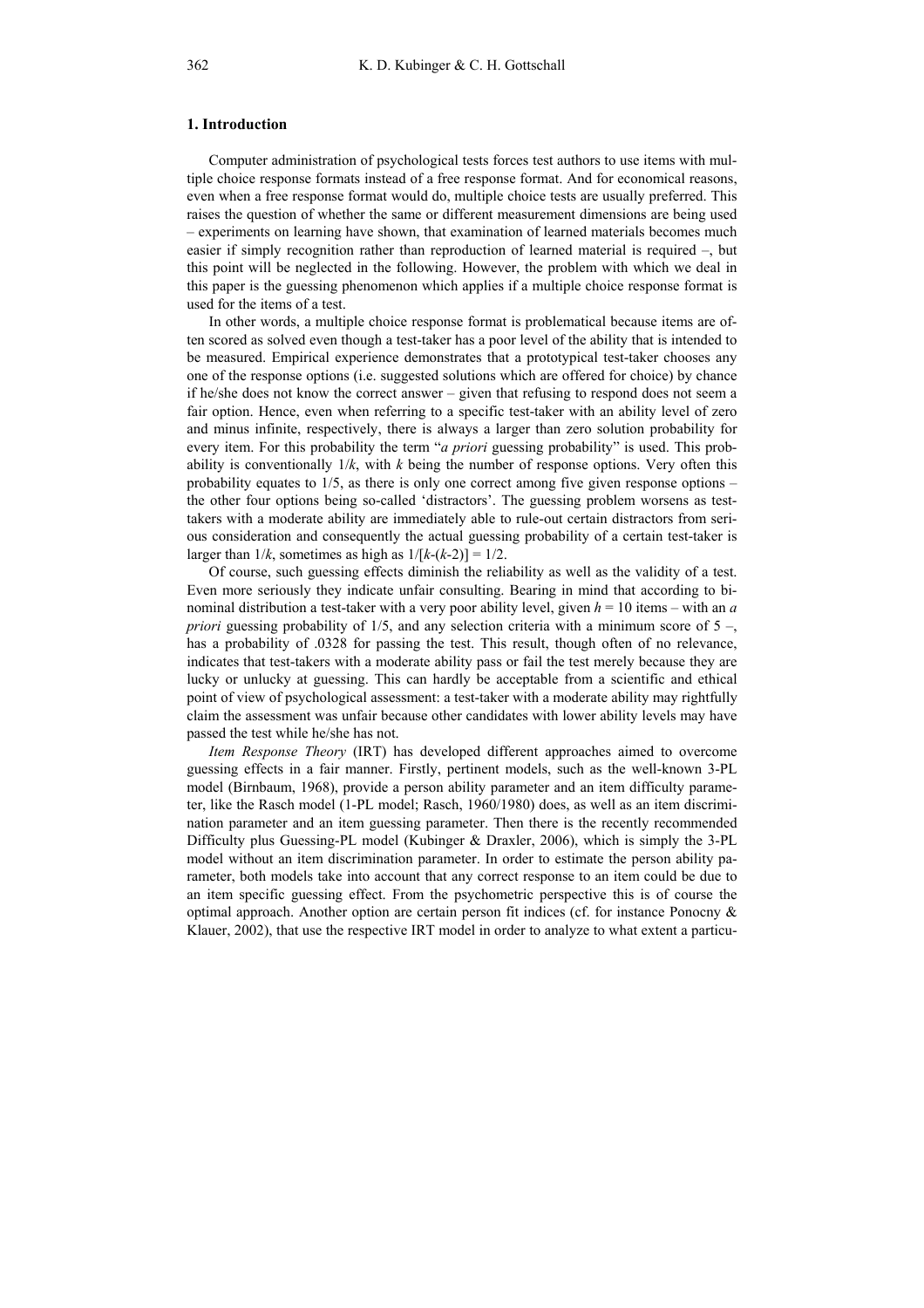lar response pattern of a test-taker is likely, given the test-taker's actual estimated ability parameter. The logic is that if a test-taker fails to correctly answer relatively easy items but selects the correct response option for rather difficult items, the value of the person's index becomes suspicious. Of course, there is no guarantee that every lucky guesser will be discovered by this means.

In the following we will not be dealing with these IRT approaches, but will rather present a pragmatic approach to reducing the *a priori* guessing probability of an item. In doing so, we of course agree, from a content point of view, with the recently refined guidelines for the construction of multiple choice items (cf. Moreno, Martinez & Muniz, 2006), however in the following we deal with an approach from a formal point of view.

Besides increasing the number of distractors so that *k* is six, occasionally seven, and often eight and consequently decreasing the *a priori* guessing probability to 1/6 or even 1/8, a proper means is, for instance, to increase the number of correct response options among the given ones. In the case of tests with five response options, of which two are correct and three are distractors, an item is only then scored as mastered if both correct response options and none of the distractors are marked. The *a priori* guessing probability then amounts to  $1/\binom{5}{2}$  = 1/10. In this case the test-taker is informed about both, the number of correct response options among the given ones and the scoring rule. Another concept again uses, for example, five response options but either none or one, two, three, four or even all five of them are correct; once more an item is only scored as mastered if all the correct response options and none of the wrong ones are marked – the test-taker is informed about this as well. The *a priori* guessing probability then amounts to  $\left(\frac{1}{2}\right)^5 = 1/32$ .

#### **2. Aim of the research**

The calculation of the *a priori* guessing probability serves for good argumentation as to how to improve the conceptualization of multiple choice response formats. However calculation *per se* does not offer the necessary empirical evidence that would make it worth the effort. Research on this topic is lacking; however a pilot study by Kubinger, Holocher-Ertl, and Frebort (2006) inspired us to attempt a systematical investigation.

This pilot study was based on a paper pencil mathematics test for large scale assessment with data from more than 6000 pupils. It resulted in four Rasch model fitting subtests with altogether 81 items. Three different response formats were used: A free response format (i.e. the numerical result of an item had to be written into the provided field; 47 items), a multiple choice format with five response options (two correct response options and three distractors: "2 of 5"; 21 items), and a multiple choice format with six response options (a single correct response option and five distractors: "1 of 6"; 13 items). Although the analysis of variance with respect to the item difficulty parameters did not yield a significant result ( $p = .058$ ), a clear trend was evident: The difficulty of the response format "2 of 5" is almost equal to the difficulty of the free response format, while the response format "1 of 6" is much easier. This implies the presence of relevant guessing effects in the multiple choice response format "1 of 6" – bear in mind that the authors of the pilot study emphasized that designing the sample size would need  $k = 44$  items from each response format in order to test a relevant effect with an adequate type-I- and type-II-risk. In the meantime this result at least upbraids the commonly used response format "1 of 5", and even more so the format "1 of 4".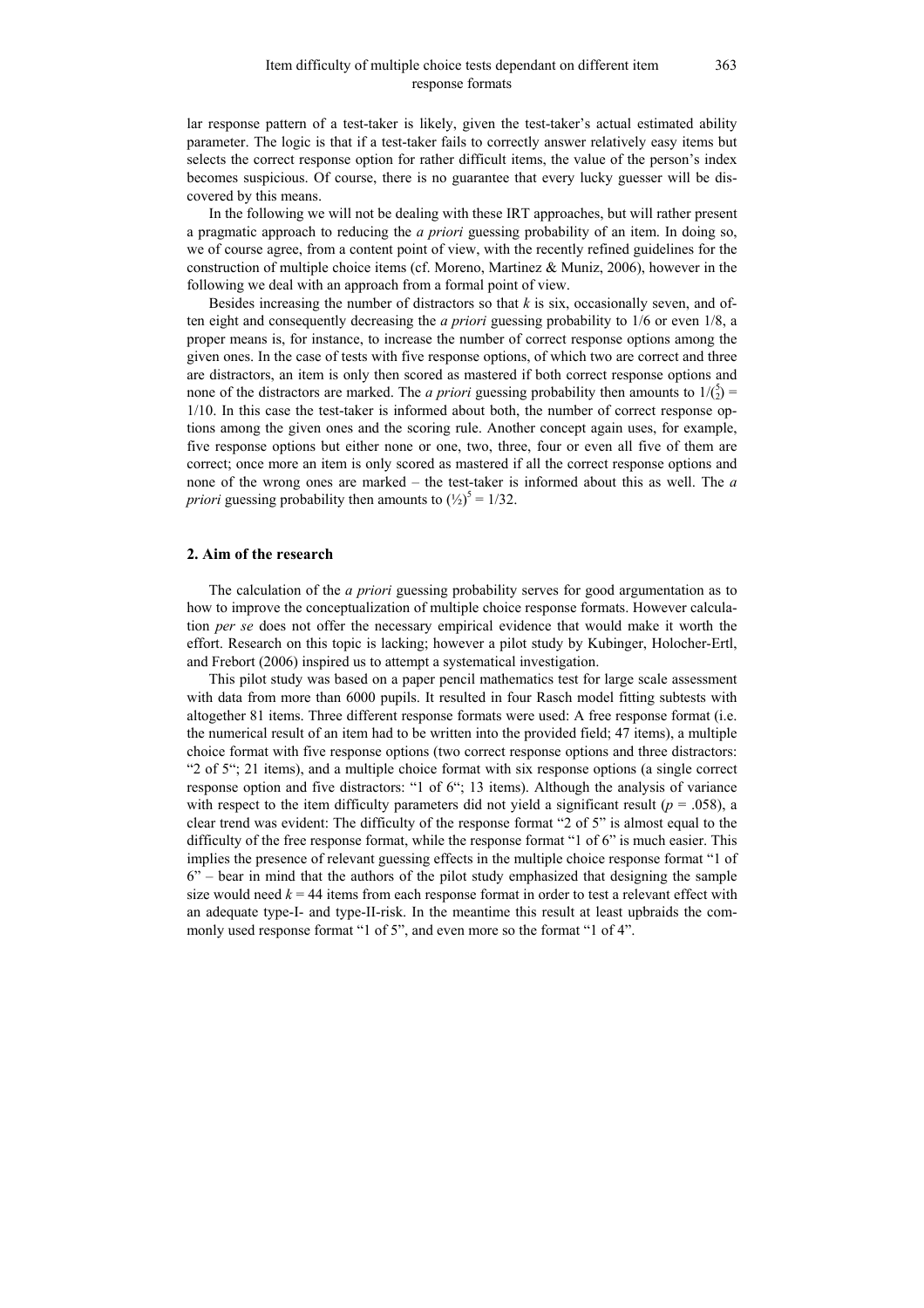However, one should also bear in mind that this pilot study did not apply item pairs with identical content but only different response formats. So the objection may arise that the kind of response format and the item contents depend on each other and therefore the established effects are not a matter of response format in principle but a matter of a used sub-universe of item contents – of course some item contents have an unequivocal solution so that no other solution is feasible.

The aim of our research is to analyze the effect of item difficulty depending on different item response formats, however, now in part using pairs of items with identical content.

## **3. Method**

Hence an experimental approach has to be taken. For instance one half of the sample is administered the first half of an item pair, which has a certain response format, and the other half of the sample is administered the second half of this item pair, which has a different response format. The test that was used was a check list of an introductory course to Psychological Assessment at university level. This check list has subsequently been published in a text book (Kubinger, 2006), however was administered before publication. It consists of the following six subtests: *Fundamental Assessment Knowledge*, *Statistics and Psychometrics, Knowledge of the Psychological Test Pool, Theories of Intelligence and Personality, Special Knowledge about pertinent Tests,* and *Up-To-Date Information.* The first subtest contains 30 items, all the others contain half this amount (15 items), which makes a total of 105 items. There are three different response formats:

- 1) A free response format, of which the given answers were scored, according to a catalogue of solutions, as either right or wrong.
- 2) The multiple choice response format "1 of 6" as described above.
- 3) A multiple choice format with five response options, with none or one, two, three, four or all five of them being correct (we call this response format "x of 5") – as already indicated an item is only then scored as mastered if all correct response options and none of the wrong ones are marked; the test-takers were informed about this specific scoring rule.

Table 1 gives an item example for every subtest. Altogether there are 66 items with the free response format, 18 items with the "1 of 6" format, and 21 items with "x of 5" format. Regarding the "x of 5" format x was realized as follows:  $x = 0$  twice,  $x = 1$  six times,  $x = 2$ seven times,  $x = 3$  four times,  $x = 4$  twice, and – rather arbitrarily –  $x = 5$  never. The check list was of course not originally published with item pairs, containing the same content and different response formats. For this purpose a second test had to be developed, for which approximately half the items were changed from one response format to another (cf. the last column in Table 1 presents the modified item when applying another response format). In effect, 45 items were changed. Hence, 60 items are identical in both tests: the test with the original 105 items is called test A in the following and the test with the partly changed items constitutes test B. Consequently a cumulative item pool of  $105 + 45 = 150$  items resulted, with both tests regarded as two different but linked booklets of that item pool. In detail, the first subtest of the item pool consists of 46 items, the second of 26 items, the third of 23, the fourth of 19, the fifth of 17, and the sixth of 19 items.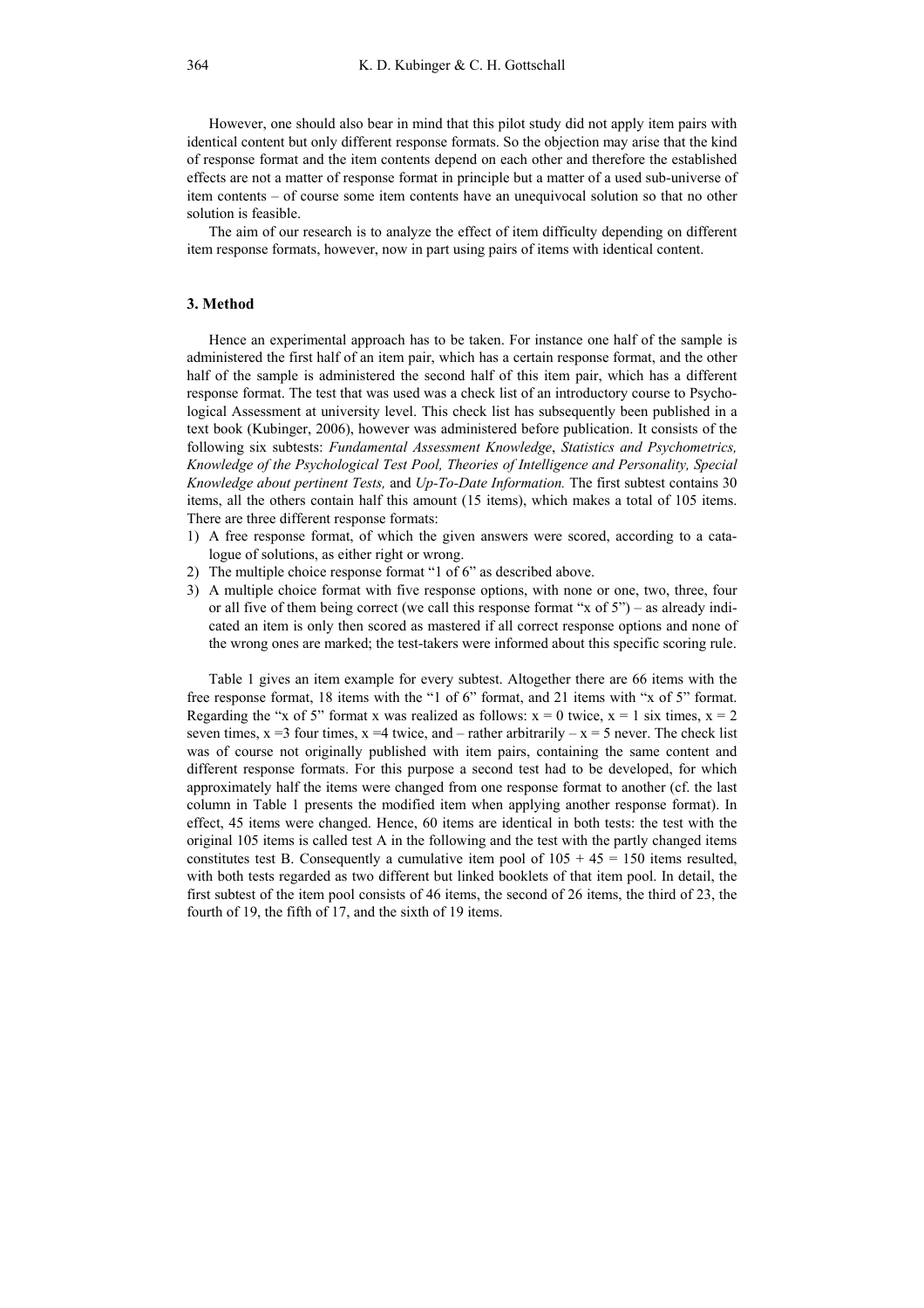## Item difficulty of multiple choice tests dependant on different item response formats

The experiment was designed with the intent to administer test A and B in a randomized manner. The test-takers were all those students of psychology who had passed the introductory course on Psychological Assessment and had on the day of testing started with a second level seminar on that topic. They were told that the test would serve as feedback on how well trained the students were for this seminar, which is mandatory to obtain a Psychology degree at the particular university (Vienna, Austria). Additionally they were told that a good test result may help them to achieve a better grade at the end of the seminar. From the population of  $N = 175$  students  $n = 152$  students were tested at the beginning of the seminar (there were 7 parallel seminars being held). Furthermore, the experiment was designed so as to test practicing psychologists in the field of Psychological Assessment; they differ with no respect from the students but with regard to their professional practical experience, in particular they have undergone the same university curriculum. The pool of such psychologists was  $N = 94$ . Although online testing was arranged for them and anonymity guaranteed, only  $n = 21$  finally participated in the study.

As the check list in question had not yet been psychometrically analyzed and we intended to use the scoring rule of simply adding up the number of solved items, a Rasch model analysis was provided for every subtest – for this scoring rule to be fair the Rasch model must hold (cf. for instance Fischer, 1995). Respective analyses had to be done according to the standards provided by Kubinger (2005): Andersen's Likelihood Ratio Test has to be applied, which in addition to the graphical model check determines whether the Rasch model holds or not. Eventually, a few items had to be eliminated in order to achieve an *a posteriori* model fit. As Andersen's Likelihood Ratio Test needs pertinent criteria to divide the sample of test-takers into two sub-samples the following four criteria were chosen (nominal  $\alpha = .01$ ): i) low *vs.* high score, ii) younger than age 24 *vs.* older than 24, iii) low *vs.* high (self reported) grade achieved in the introductory course on Psychological Assessment, and iv) planned field of specialization for ones master thesis being Psychological Assessment or Methodology or Personality Psychology *vs.* all other subjects.

Given that the model fits *a posteriori*, the resulting item difficulty parameters – standardized to a sum of zero for each of the subtests – are used to analyze the following hypotheses (nominal  $\alpha$  = .05):

- a)  $H_0$ : There is no mean difference between the item difficulty parameters of paired items (with identical content but different item response formats) with respect to
	- 1. free response format *vs.* multiple choice "1 of 6"
	- 2. free response format *vs.* multiple choice "x of 5"
	- 3. multiple choice "1 of 6" *vs.* multiple choice "x of 5".

*H<sub>1</sub>*: Due to established guessing effects there is a mean difference between the item difficulty parameters of paired items; in particular

- 1. multiple choice "1 of 6" generates lower item difficulty parameters than the free response format does
- 2. multiple choice "x of 5" generates lower item difficulty parameters than the free response format does
- 3. multiple choice "1 of 6" generates lower item difficulty parameters than multiple choice "x of 5".
- b)  $H_0$ : There is no mean difference among the item difficulty parameters of items with different response formats (taking only the original items into account).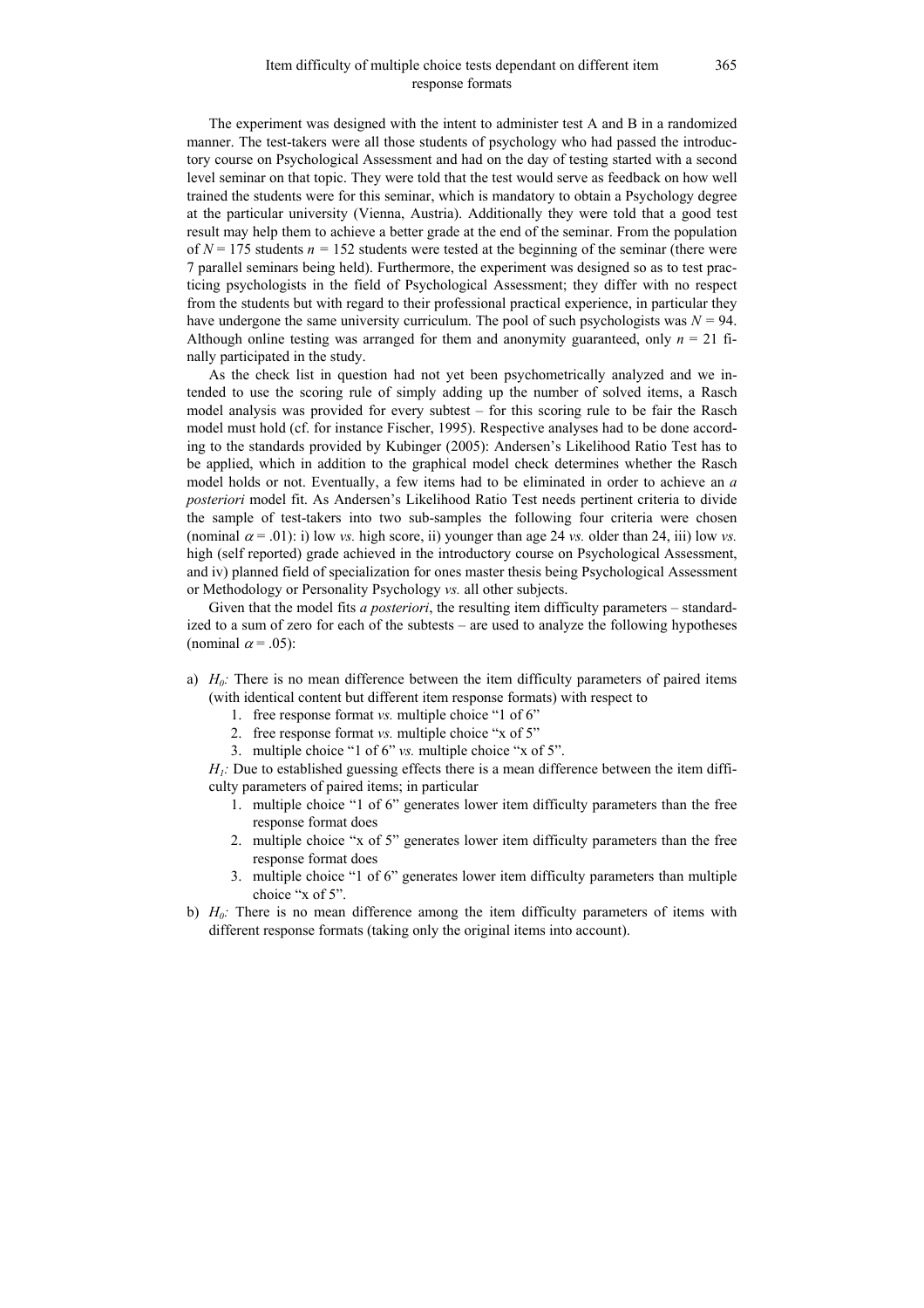| T.<br>٠ |  |  |
|---------|--|--|
|         |  |  |
|         |  |  |
|         |  |  |

Item examples for every check list's subtest. In the left column the item in the original response format is given, in the right column the Table 1:<br>Item examples for every check list's subtest. In the left column the item in the original response format is given, in the right column the<br>modified item in another response format – for the multiple choice format modified item in another response format - for the multiple choice format the correct responses are underlined

| original item                                                                                                                                                                                                                                              | modified item                                                                                                                                                                                                                                                                                                                              |
|------------------------------------------------------------------------------------------------------------------------------------------------------------------------------------------------------------------------------------------------------------|--------------------------------------------------------------------------------------------------------------------------------------------------------------------------------------------------------------------------------------------------------------------------------------------------------------------------------------------|
| Fundamental Assessment Knowledge<br>The reliability of a psycho-diagnostic instrument is necessary for                                                                                                                                                     | The reliability of a psycho-diagnostic instrument is necessary for<br>the calculation of the confidence interval of the true score<br>the calculation of the probability of a correct prediction<br>the determination of the credibility of the test-taker<br>the calculation of the standard error<br>the determination of the usefulness |
| <b>Statistics and Psychometrics</b><br>the absolute frequency of item solutions<br>the relative frequency of item solutions<br>the probability of lucky guessing<br>the length of an item's text<br>Item difficulty is determined by<br>the item parameter | the number of previously administered items<br>the absolute frequency of item solutions<br>the probability of lucky guessing<br>the length of an item's text<br>Item difficulty is determined by<br>the person parameter<br>the item parameter                                                                                             |
| Knowledge of the Psychological Test Pool<br>TAT is based on Murray's personality theory. Which personality<br>questionnaire is also based on this theory?                                                                                                  | TAT is based on Murray's personality theory. Which personality<br>questionnaire is also based on this theory?<br>Sceno-Test<br>LMI<br><b>OLMT</b><br><b>MMG</b><br>E<br>PRF                                                                                                                                                                |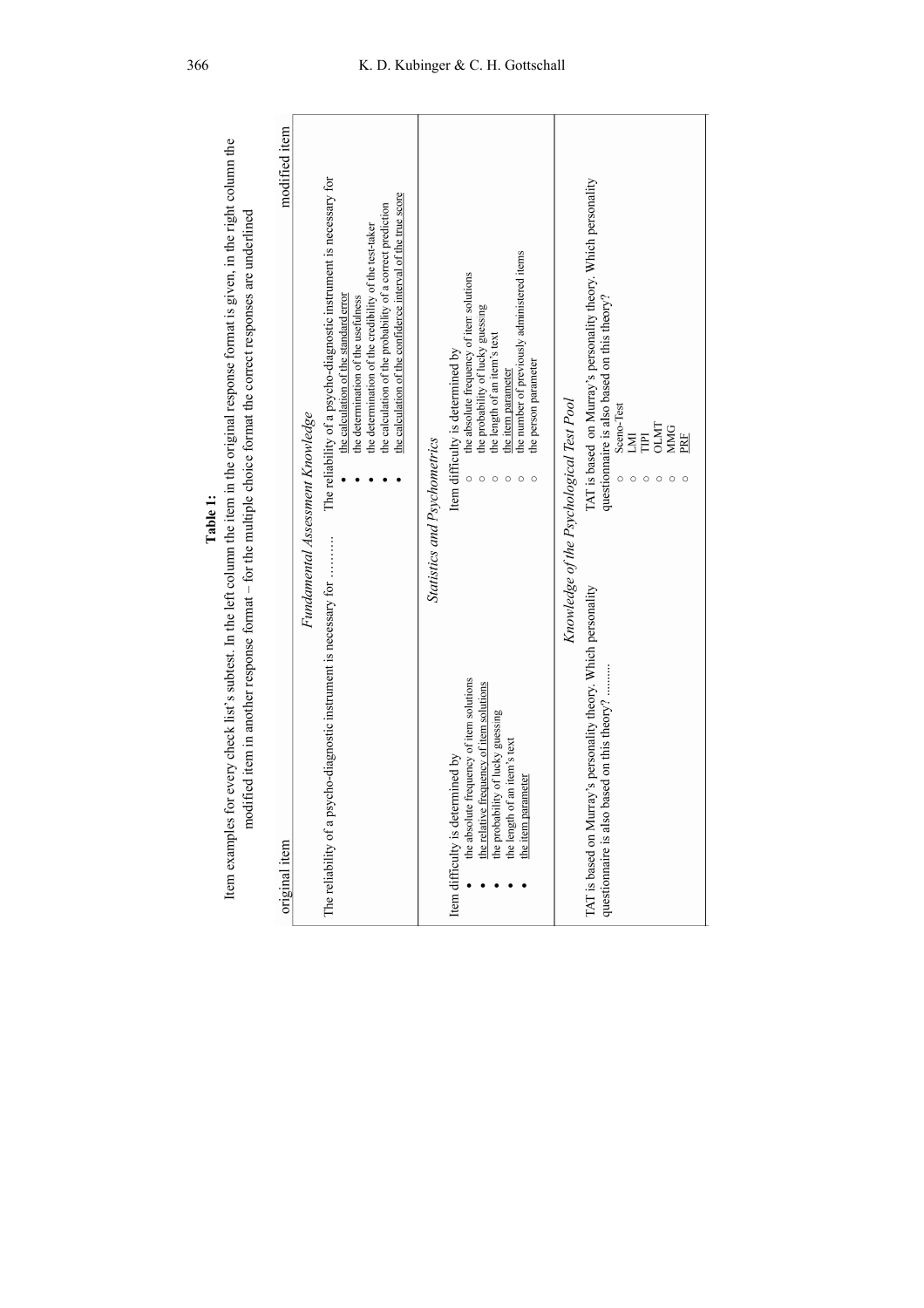| Theories of Intelligence and Personality                                                                                                                                                                                                                                                                                                                                                                                                   |                                                                                                                                                                                                                                                                                                                                                                                                                                                                                                                                                                                                                                                                                              |
|--------------------------------------------------------------------------------------------------------------------------------------------------------------------------------------------------------------------------------------------------------------------------------------------------------------------------------------------------------------------------------------------------------------------------------------------|----------------------------------------------------------------------------------------------------------------------------------------------------------------------------------------------------------------------------------------------------------------------------------------------------------------------------------------------------------------------------------------------------------------------------------------------------------------------------------------------------------------------------------------------------------------------------------------------------------------------------------------------------------------------------------------------|
| The construct locus of control of reinforcement refers to a person's attitude<br>$\mathbf{c}$                                                                                                                                                                                                                                                                                                                                              | The construct locus of control of reinforcement refers to a person's attitude<br>$\ddot{0} \dots$                                                                                                                                                                                                                                                                                                                                                                                                                                                                                                                                                                                            |
| control being of more importance than trust<br>whom or what he/she controls him-/herself<br>the necessity of delayed gratification<br>who or what controls his/her life<br>great deal of power<br>whom he/she may trust<br>possessing a<br>$\circ$<br>$\circ$<br>$\circ$<br>$\circ$<br>$\circ$                                                                                                                                             |                                                                                                                                                                                                                                                                                                                                                                                                                                                                                                                                                                                                                                                                                              |
| Special Knowledge about pertinent Tests                                                                                                                                                                                                                                                                                                                                                                                                    |                                                                                                                                                                                                                                                                                                                                                                                                                                                                                                                                                                                                                                                                                              |
| Test d2 prevents a test performance that is non-conform with the<br>FAIR prevents a test performance that is non-conform with the<br>FAIR uses a "circle" and "square" instead of "d" and " $p''$<br>FAIR and Test d2 differ with respect to the fact that<br>FAIR is a computer test while Test d2 is not<br>FAIR exclusively uses symmetric symbols<br>instruction while Test d <sub>2</sub> does not<br>instruction while FAIR does not | FAIR contains extra standardization tables for the Austrian population<br>FAIR contains extra standardization tables for men as well as women<br>lest d2 needs at most half the administration time to complete in<br>Test d2 prevents a test performance that is non-conform with the<br>FAIR prevents a test performance that is non-conform with the<br>FAIR measures concentration and Test d2 measures alertness<br>FAIR and Test d2 differ with respect to the fact that<br>nstruction while Test d2 does not<br>instruction while FAIR does not<br>while Test d2 does not<br>while Test d2 does not<br>comparison to FAIR<br>$\circ$<br>$\circ$<br>$\circ$<br>$\circ$<br>О<br>$\circ$ |
| Up-To-Date Information                                                                                                                                                                                                                                                                                                                                                                                                                     |                                                                                                                                                                                                                                                                                                                                                                                                                                                                                                                                                                                                                                                                                              |
| The current version of the German Wechsler intelligence test-battery for<br>children is                                                                                                                                                                                                                                                                                                                                                    | The current version of the German Wechsler intelligence test-battery for<br>HAWIK-III<br><b>HAWIK-R</b><br>HAWIE-R<br><b>HAWIK</b><br>W-ITB<br><b>SHE</b><br>children is<br>$\circ$<br>$\circ$<br>$\circ$<br>$\circ$                                                                                                                                                                                                                                                                                                                                                                                                                                                                         |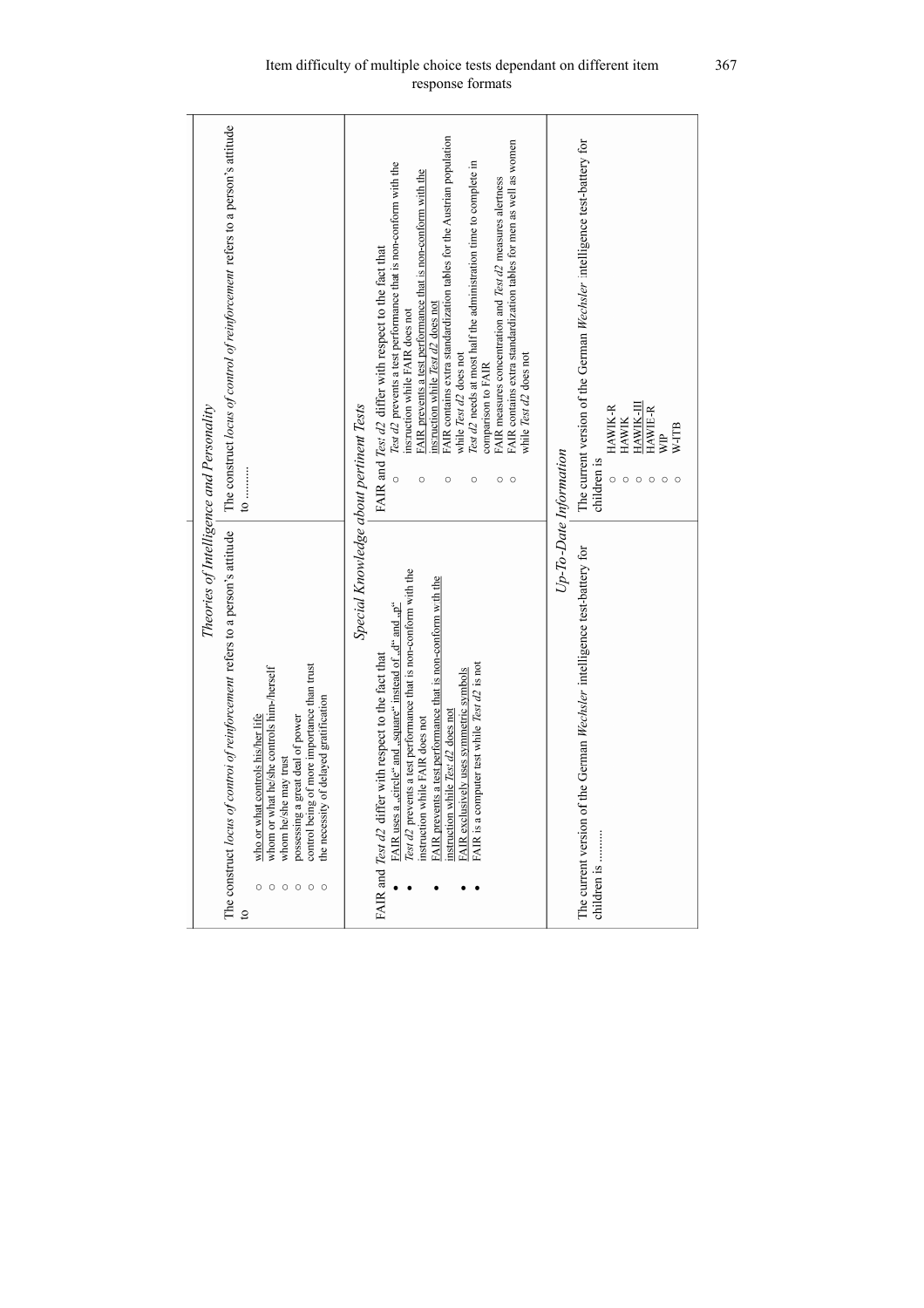$H_1$ : Due to established guessing effects there is a mean difference among the item difficulty parameters of items with different response formats. In particular multiple choice "1 of 6" generates lower item difficulty parameters than multiple choice "x of 5" and multiple choice "x of 5" by itself generates lower item difficulty parameters than the free response format does.

Although the first null-hypothesis is much more conclusive (see above), the latter one is of interest because of a possible comparison with the results of the cited pilot study.

## **4. Results**

Altogether there were  $n = 152 + 21 = 173$  test-takers. The software *LPCM-WIN* (Fischer & Ponocny-Seliger, 1998) was used for the Rasch model analyses.

The applied check list indeed proved to fit the Rasch model *a posteriori*, after several items from the first subtest and a few items from every other subtest had been eliminated. In the case of the first subtest, 15 out of 46 items did not fit the model with respect to all criteria, but 28 fitted *a posteriori* – 3 other items could not be analyzed because they had been either solved or not solved by every test-taker in at least one of the two sub-samples with respect to every partition criteria. Amongst the other subtests 7 of 26, 3 of 23, 5 of 19, 3 of 17, and 6 of 19 items were disclosed as unfitting and eliminated. Table 2, as an example, summarizes the results of Andersen's Likelihood Ratio Test for criteria i) with respect to each subtest, first analyzing all items and then again after elimination of the unfitting items. Figures 1 and 2 additionally illustrate the graphical model check of the first subtest, again first analyzing all items and then again after elimination of the unfitting items. Besides a non significant Likelihood Ratio Test after item elimination, the graphical model check demonstrates model fit, as all the dots representing item difficulty parameters come close to the 45 degree line.

### **Table 2:**

Results from Andersen's Likelihood Ratio Tests with respect to the partition of the sample into test-takers with low *vs.* high scores for all six subtests. The results of an analysis of all items as well as after elimination of the unfitting items;  $n = 173$  ( $\alpha = .01$ )

|                           |                                                    | <b>Fundamental Assessment</b> |                    |                      | <b>Statistics and</b> |                                                    |                                | Knowledge of the                    |                          |  |  |
|---------------------------|----------------------------------------------------|-------------------------------|--------------------|----------------------|-----------------------|----------------------------------------------------|--------------------------------|-------------------------------------|--------------------------|--|--|
|                           | Knowledge                                          |                               |                    | <b>Psychometrics</b> |                       |                                                    | <b>Psychological Test Pool</b> |                                     |                          |  |  |
|                           | $\nu^{\prime}(\text{LRT})$                         | df                            | $\chi'(\alpha=01)$ | $\nu^2$ (LRT)        | df                    | $\chi^2(\alpha=0.01)$                              | $\nu$ <sup>(</sup> LRT)        | df                                  | $\chi^2(\alpha=01)$      |  |  |
| all items                 | 85.35                                              | 40                            | 63.71              | 29.93                | 25                    | 44.34                                              | 27.92                          | 20                                  | 37.59                    |  |  |
| after item<br>elimination | 31.00                                              | 26                            | 45.66              | 11.08                | 18                    | 34.83                                              | 17.46                          | 18                                  | 34.83                    |  |  |
|                           | <b>Theories of Intelligence</b><br>and Personality |                               |                    |                      |                       | <b>Special Knowledge about</b><br>pertinent Tests  |                                | $Up$ -To-Date<br><b>Information</b> |                          |  |  |
|                           | $\nu(LRT)$                                         | $df \chi^2(\alpha=01)$        |                    |                      |                       | $\chi^2(LRT)$ df $\chi^2(\alpha=01)$ $\chi^2(LRT)$ |                                |                                     | $df \chi^2(\alpha=0.01)$ |  |  |

χ (LRT) *df* <sup>χ</sup>  $(\alpha=01)$   $\chi$ (LRT) *df* <sup>χ</sup>  $(\alpha=01)$   $\chi$  $\ell$ (LRT) *df*  $\chi$ all items 32.09 16 32.03 12.94 15 30.60 24.70 16 32.03 after item elimination 9.76 | 11 | 24.75 | 11.10 | 13 | 27.72 | 5.62 | 11 | 24.75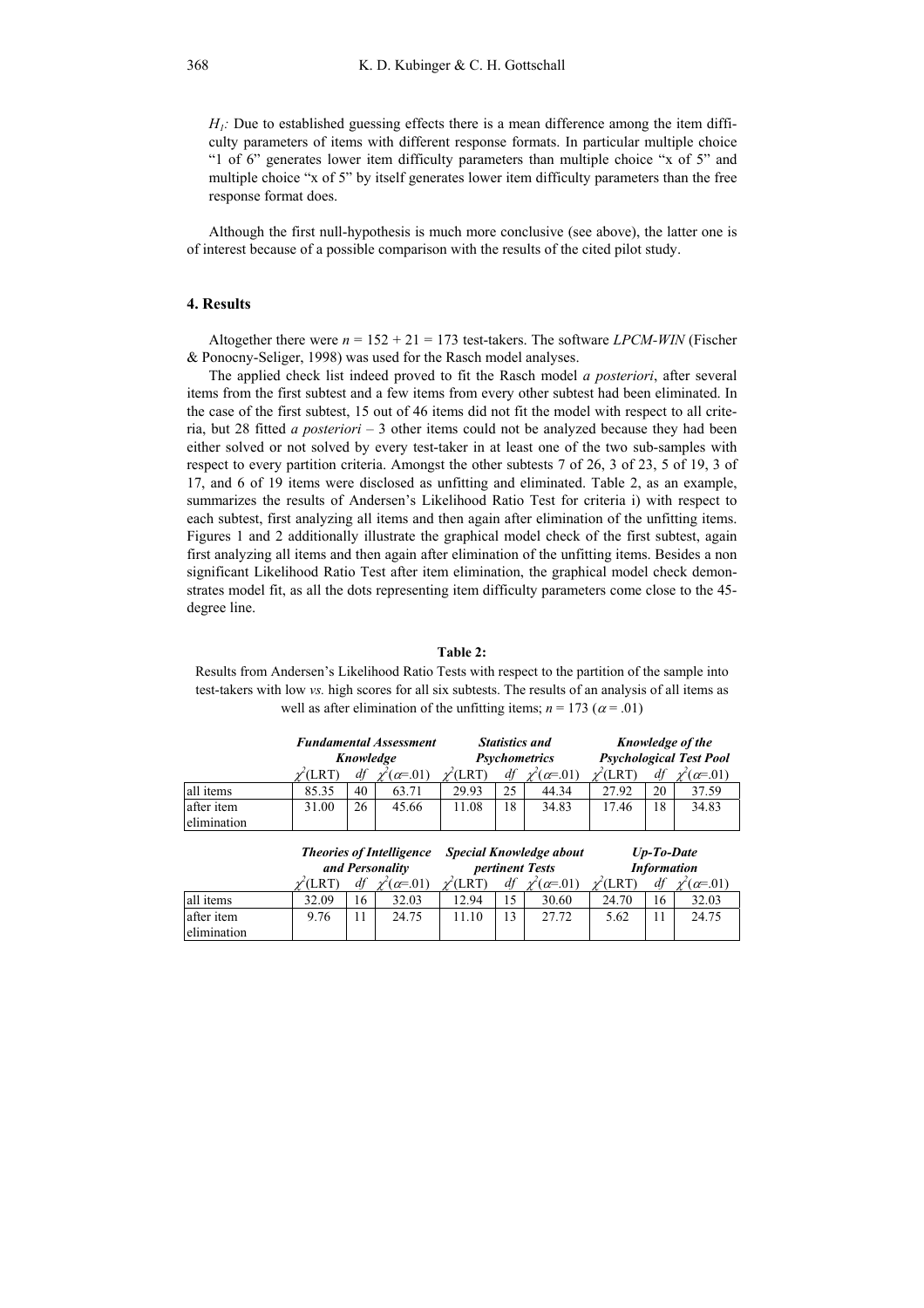

**Figure 1:** 

Graphical Rasch model check of 41 items from the first subtest. Item difficulty parameters were opposed as estimated within the sub-samples of test-takers with low scores *vs.* high scores. Due to the fact that 5 items were either solved or not solved by every test-taker within the respective subsample the number of analyzed items is less than 46



**Figure 2:** 

Graphical Rasch model check of the first subtest after the elimination of 15 items. Item difficulty parameters were opposed as estimated within the sub-samples of test-takers with low scores *vs.* high scores. Due to the fact that 4 items were either solved or not solved by every test-taker within the respective sub-sample the number of analyzed items is less than 31.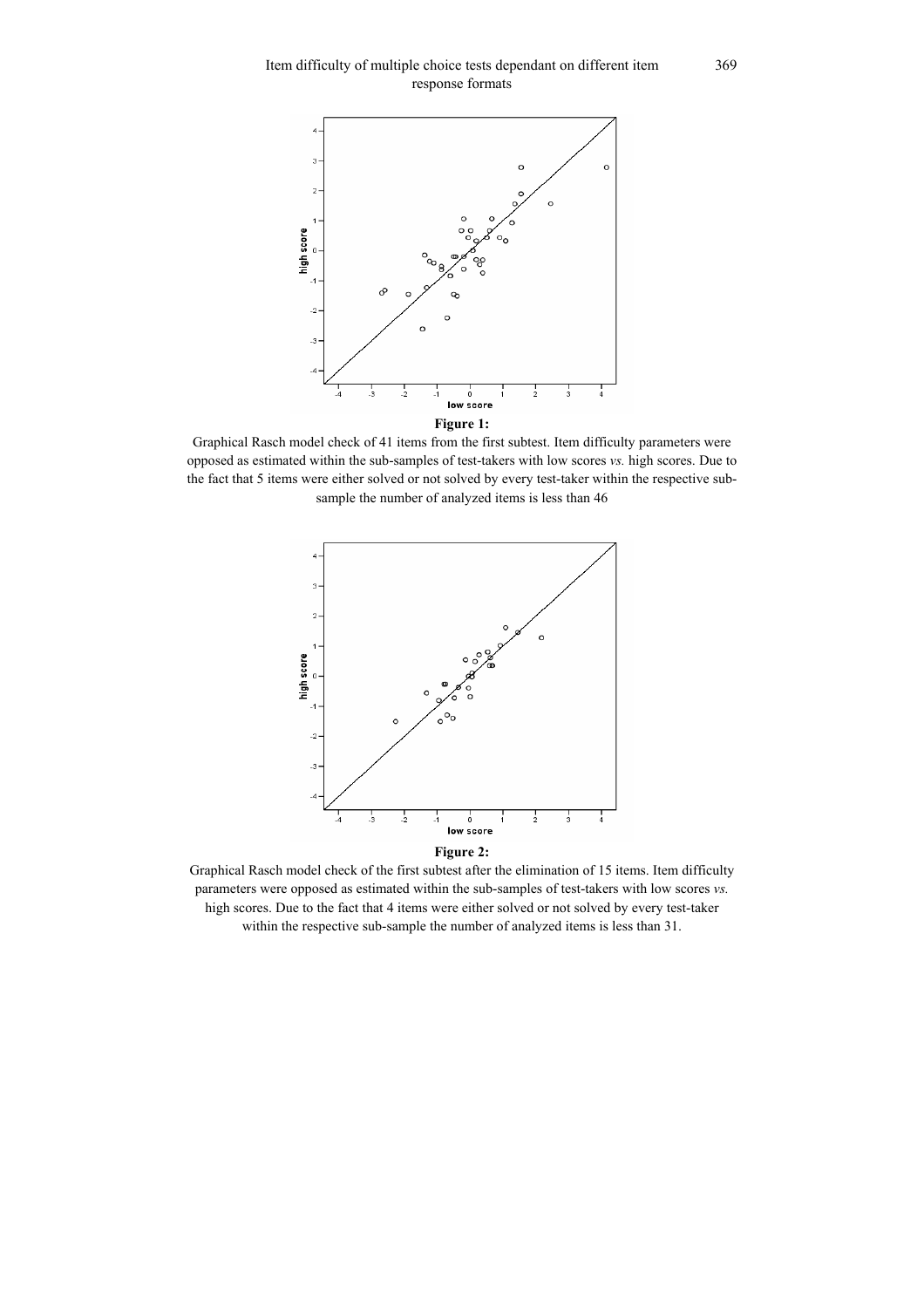Items which had to be eliminated are distributed according to their response format as given in Table 3. Unfortunately a lot of items lost their counterpart because one of the pair was disclosed as not fitting the Rasch model. 3 of the 22 paired items with a free response format were found not to be fitting, 5 of the 31 paired items with the multiple choice format "1 of 6", and 9 of the 37 paired items with the multiple choice format "x of 5" were found as unfitting. In 3 cases both items of a pair failed to fit the Rasch model. Consequently the following number of Rasch model fitting pairs of items resulted: 4 times the free response format in combination with "1 of 6", 10 times the free response format in combination with "x of 5", and 11 times "1 of 6" in combination with "x of 5".

Therefore, testing the null-hypothesis a), the first combination is not at all conclusive. Nevertheless the paired *t*-test resulted in significance:  $t = 4.134$ ,  $df = 3$ ,  $p = .013$  (the mean item difficulty parameters are 0.7318 and -0.8300, which goes in the expected direction). The second and the third combination of the results are however rather conclusive and are presented in detail in Table 4.

In order to test the null-hypothesis b), the item difficulty parameters of 45 items with a free response format, 13 items with the multiple choice format "1 of 6", and 14 items with the multiple choice format "x of 5" were at our disposal – these being only those (Rasch model fitting) items, which originally constituted the check list and none of their counterpart. Again, the estimations of the item difficulty parameters are based on  $n = 173$  test-takers. Descriptive analyses of the resulting histograms instantaneously disclosed heterogeneous variances due to the surprising empirical fact that some items with a free response format have a comparatively very low difficulty. As empirically expected, it was also ascertained that a lot of items with a free response format do indeed have very high difficulties (cf. Fig. 3a-3c). The Levene-test confirms:  $p = .047$ . Hence, a multiple *t*-test analysis was approached, that is the comparison of the means between the item difficulty parameters of multiple choice items "1 of 6" and "x of 5", on the one hand, and the comparison of the means between the item difficulty parameters of multiple choice items "x of 5" and items with a free response format, on the other hand. The results are given in detail in Table 5.

#### **Table 3:**

Number of items which had to be eliminated according to Rasch model analyses with respect to their response format

| items with      | Number of            | Number of       | items with           |                 |                                                      |                 |                      |                 |                      |                 |                      |                 |                                                                   |                 |                      |
|-----------------|----------------------|-----------------|----------------------|-----------------|------------------------------------------------------|-----------------|----------------------|-----------------|----------------------|-----------------|----------------------|-----------------|-------------------------------------------------------------------|-----------------|----------------------|
| free re-        |                      |                 | multiple             |                 | Number of items with multiple choice format "x of 5" |                 |                      |                 |                      |                 |                      |                 |                                                                   |                 |                      |
| sponse          |                      |                 | choice               |                 |                                                      |                 |                      |                 |                      |                 |                      |                 |                                                                   |                 |                      |
| format          |                      |                 | format               |                 |                                                      |                 |                      |                 |                      |                 |                      |                 |                                                                   |                 |                      |
|                 |                      |                 | " $1$ of 6"          |                 |                                                      |                 |                      |                 |                      |                 |                      |                 |                                                                   |                 |                      |
|                 |                      |                 |                      |                 |                                                      |                 |                      |                 |                      |                 |                      |                 | "0 from 5" "1 from 5" "2 from 5" "3 from 5" "4 from 5" "5 from 5" |                 |                      |
| overall<br>pool | elimination<br>after | overall<br>pool | after<br>elimination | overall<br>pool | after<br>elimination                                 | overall<br>pool | after<br>elimination | overall<br>pool | elimination<br>after | overall<br>pool | after<br>elimination | overall<br>pool | elimination<br>after                                              | overall<br>pool | elimination<br>after |
| 74              | 51                   | 36              | 29                   |                 | 5                                                    | 10              | 7                    | 15              | 10                   | 6               | 4                    |                 | $\mathfrak{D}$                                                    |                 |                      |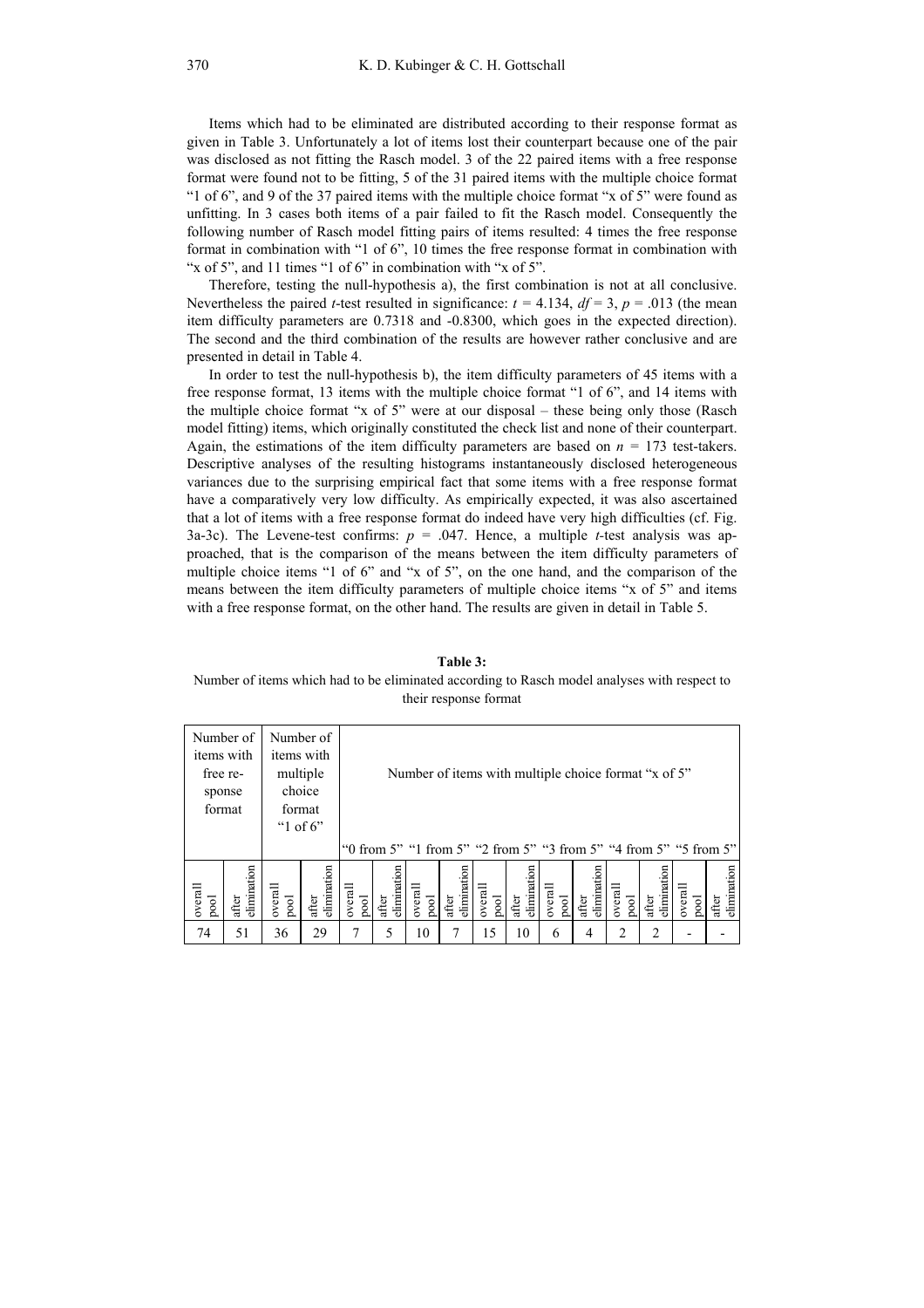## Item difficulty of multiple choice tests dependant on different item response formats

# **Table 4:**

Results of the paired *t*-test with respect to the item difficulty parameters of items with different response formats ( $\alpha$  = .05, one-sided)<sup>2</sup>

|        |        | multiple choice "x of 5" |           | free response format |       |    |       |
|--------|--------|--------------------------|-----------|----------------------|-------|----|-------|
|        | mean   | standard                 | mean      | standard             |       | df |       |
|        |        | deviation                |           | deviation            |       |    |       |
| $n=10$ | 0.2078 | 1177                     | $-0.2055$ | .6160                | 0 757 |    | .2341 |

|          |           | multiple choice "1 of 6" |        | multiple choice "x of 5" |          |    |      |
|----------|-----------|--------------------------|--------|--------------------------|----------|----|------|
|          | mean      | standard                 | mean   | standard                 |          | df |      |
|          |           | deviation                |        | deviation                |          |    |      |
| $n = 11$ | $-0.5505$ | 0.9417                   | 0.5633 | 0.7301                   | $-5.418$ |    | .000 |







# **Figure 3a-3c:**

Histogram of the item difficulty parameters of the items with a free response format (a), the items with the multiple choice format "1 of 6" (b), and the items with the multiple choice format "x of 5" (c).

<sup>2</sup>  $\frac{2}{1}$  As in the first case the sign of the difference of means contradicts to the sign of the alternative hypothesis *H1*, the respective *p*-value is given in brackets.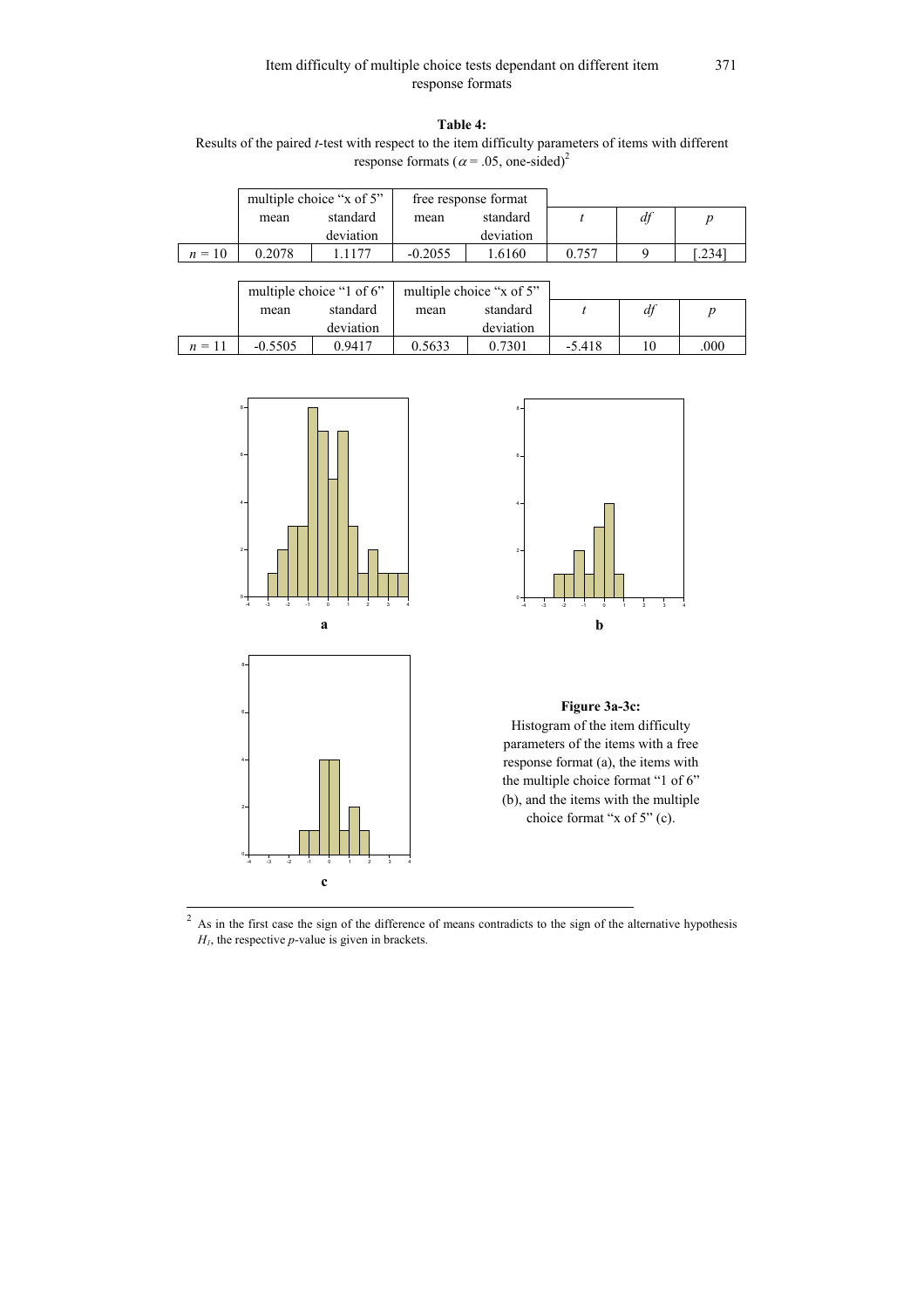#### **Table 5:**

Results of the *t*-test for independent samples with respect to the item difficulty parameters of items with different response formats ( $\alpha$  = .05, one-sided)<sup>3</sup>

|                          | multiple choice "x of 5" |           |          | free response format     |           |       |    |      |
|--------------------------|--------------------------|-----------|----------|--------------------------|-----------|-------|----|------|
|                          | mean                     | standard  |          | mean                     | standard  |       | df |      |
|                          |                          | deviation |          |                          | deviation |       |    |      |
| $n = 14$                 | 0.2940                   | 0.8000    | $n = 45$ | 0.0401                   | 1.4218    | 0.635 |    | .264 |
|                          |                          |           |          |                          |           |       |    |      |
| multiple choice "1 of 6" |                          |           |          | multiple choice "x of 5" |           |       |    |      |
|                          | mean                     | standard  |          | mean                     | standard  |       |    |      |

*n* = 13 | -0.4555 | 0.8263 | *n* = 14 | 0.2940 | 0.8000 | -2.395 | 25 | .012

deviation

#### **5. Interpretation**

deviation

Although neither the test-taker sample size nor the number of item pairs with identical content but different item response formats are very large, our results demonstrate that item difficulty varies significantly dependant on the conceptualization of different multiple choice response formats. The difference is, however, not just significant, but very relevant as the relative effect of the paired items, for instance, in the case of the response formats "1 of 6" vs. "x of 5" amounts to 1.63:  $(0.5505 + 0.5633)/0.6818$  – the denominator is the standard deviation of the differences of the item difficulty parameters.

The results of our analysis without item pairing confirm the results of the cited pilot study. Using the multiple choice format "x of 5", instead of the format "2 of 5", the analysis even yields significance as concerns the lower difficulty of items with the multiple choice format "1 of  $6$ ".

### **6. Discussion**

The problem this paper deals with is based on a prototypical test-taker who chooses any one of the given response options of a multiple choice item by chance if he/she does not know the correct answer. Admittedly there is no evidence on how frequently this prototype is represented within the population and above all, this frequency surely depends on the conditions under which the testing occurs. Very anxious test-takers who don't know the solution may not guess often and rather leave out an item than respond incorrectly. Furthermore, it is likely that guessing behavior is culturally determined, as in some countries people are acculturated not to guess if they do not know the correct answer. In consideration of these arguments, the results of our experiment do not generalize absolutely. However, there is no viable reason to neglect these results, because the question is not how often and to what extreme the problem occurs but rather that the problem may actually occur at all: By apply-

 <sup>3</sup> As in the first case the sign of the difference of means contradicts to the sign of the alternative hypothesis *H1*, the respective *p*-value is given in brackets.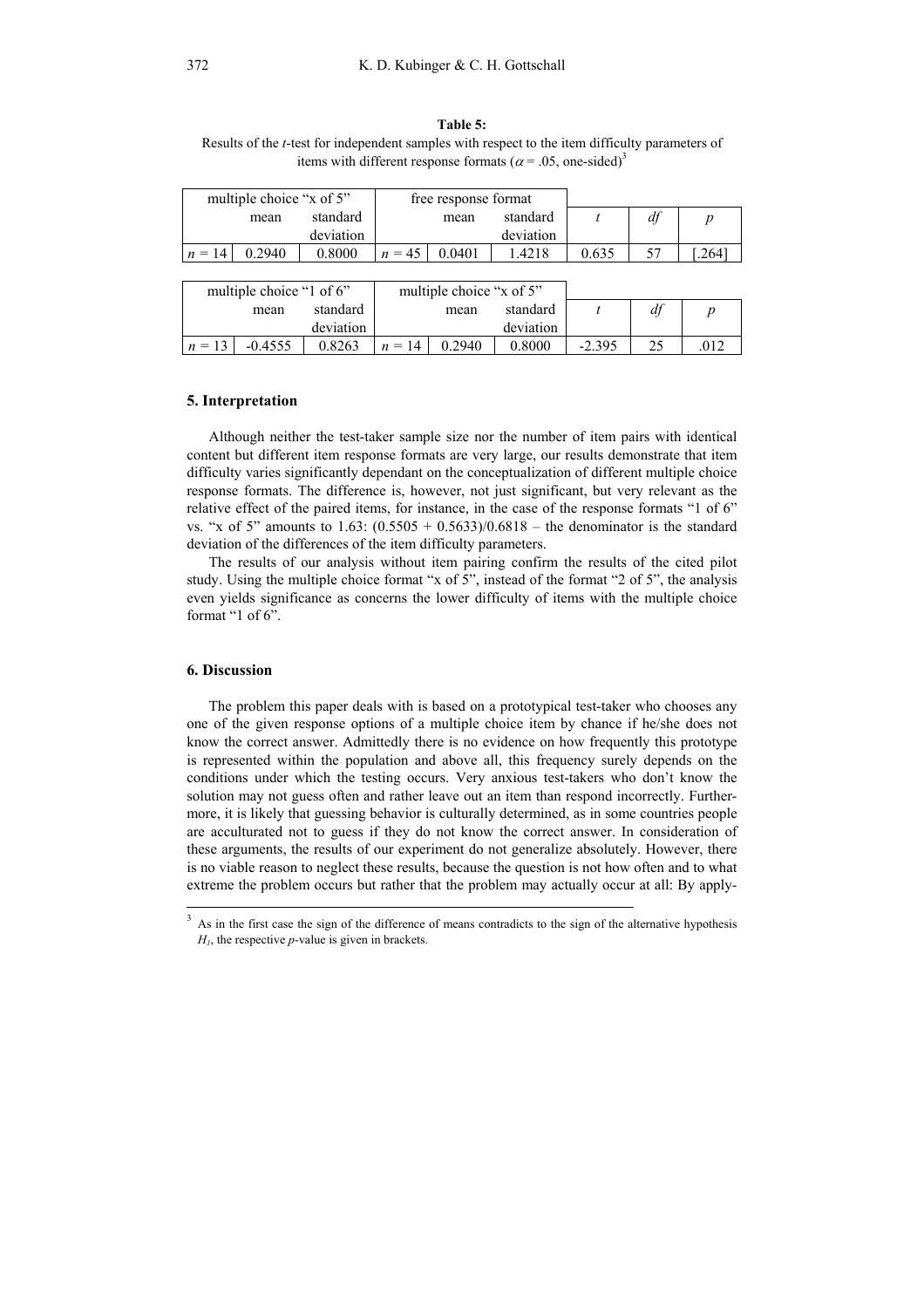## Item difficulty of multiple choice tests dependant on different item response formats

ing an alternative approach, like the one indicated here, it is not necessary to risk the distortion of results due to a test-taker being a lucky guesser.

In particular, the paper deals with the multiple choice format "x of 5". From a naïve point of view, the scoring rule does not look fair, as an item is only then scored as mastered if all the correct response options and none of the wrong ones are marked. So the question may be raised: What about a test-taker who has marked two of three correct response options and none of the wrong ones? Should he/she not be given any credit for proving to be partially competent? A content-based, yet slightly lofty counter-argument could be: No one would judge a car with three perfectly installed wheels as road-worthy as long as the forth wheel is missing. A more factual counter-argument is, that analysis according to the Rasch model has factually proven this scoring rule is indeed fair; as the Rasch model holds, there is no empirical support that a certain group of test-takers is systematically discriminated against.

Due to our experimental approach there is no other explanation for the large differences in item difficulty parameters, than the one we give: the differences are clearly due to the different applied response formats. – As discussed above, unlike our experiment the cited pilot study can be criticized in that the established effects are perhaps not a consequence of the different response formats *per se* but rather a result of response formats' conditioned subuniverses of item contents.

Furthermore, the considerable differences between the multiple choice format "1 of 6" and, both, multiple choice format "x of 5" as well as the free response format, are interpreted as being the result of guessing effects. One may, however, argue that a lower item difficulty in the multiple choice response format, in comparison to the free response format, is due to the fact that free response formats require reproduction while a multiple choice response format only requires recognition. Yet, this argument does not hold, because the multiple choice format "x of 5" is equally as difficult as the free response format is.

Consequently it can be concluded, the multiple choice format "1 of 6" should be avoided and if a free response format is not practical, the multiple choice format "x of 5" should preferably be used. Be aware that applying the format "1 of 6" instead of "x of 5" at times greatly enhances the probability of an item being credited as having been solved: According to the Rasch model formula, the probability of correctly solving an item increases from .50 to .7528 in the case of a test-taker with a medium ability (0.00), because of the given shift of an item with medium difficulty (originally  $0.00$ ) – instead of  $e^{0.0}/(1+e^{0.0})$  this probability is then  $e^{0-(-0.5505-0.5633)}/(1+e^{0-(-0.5505-0.5633)})$ . Furthermore, by generalizing our results, we anticipate that the situation would be even worse when using the multiple choice format "1 of 5", which is usually the case, never mind the commonly used multiple choice format "1 of 4", which we did not even consider. Finally, it can be stated that the multiple choice format "x of 5" is indeed an equivalent substitute for a free response format. Whether the, previously mentioned, multiple choice format "2 of 5" is a suitable alternative as indicated in the cited pilot study, is to be clarified in forthcoming fundamental research on psychological assessment. Another research topic, to be further investigated, would be to examine the effect of x  $= 0$  and  $x = 5$  within the multiple choice format "x of 5" in detail, specifically dependant on different test-taker populations.

As our pragmatic approach of re-conceptualizing multiple choice response formats is of comparatively less effort for test authors than it is for practitioners to apply an IRT model with a guessing parameter, and moreover almost no guessing effects occur by using this approach, we conclude that this will be the future solution for psychological assessment.